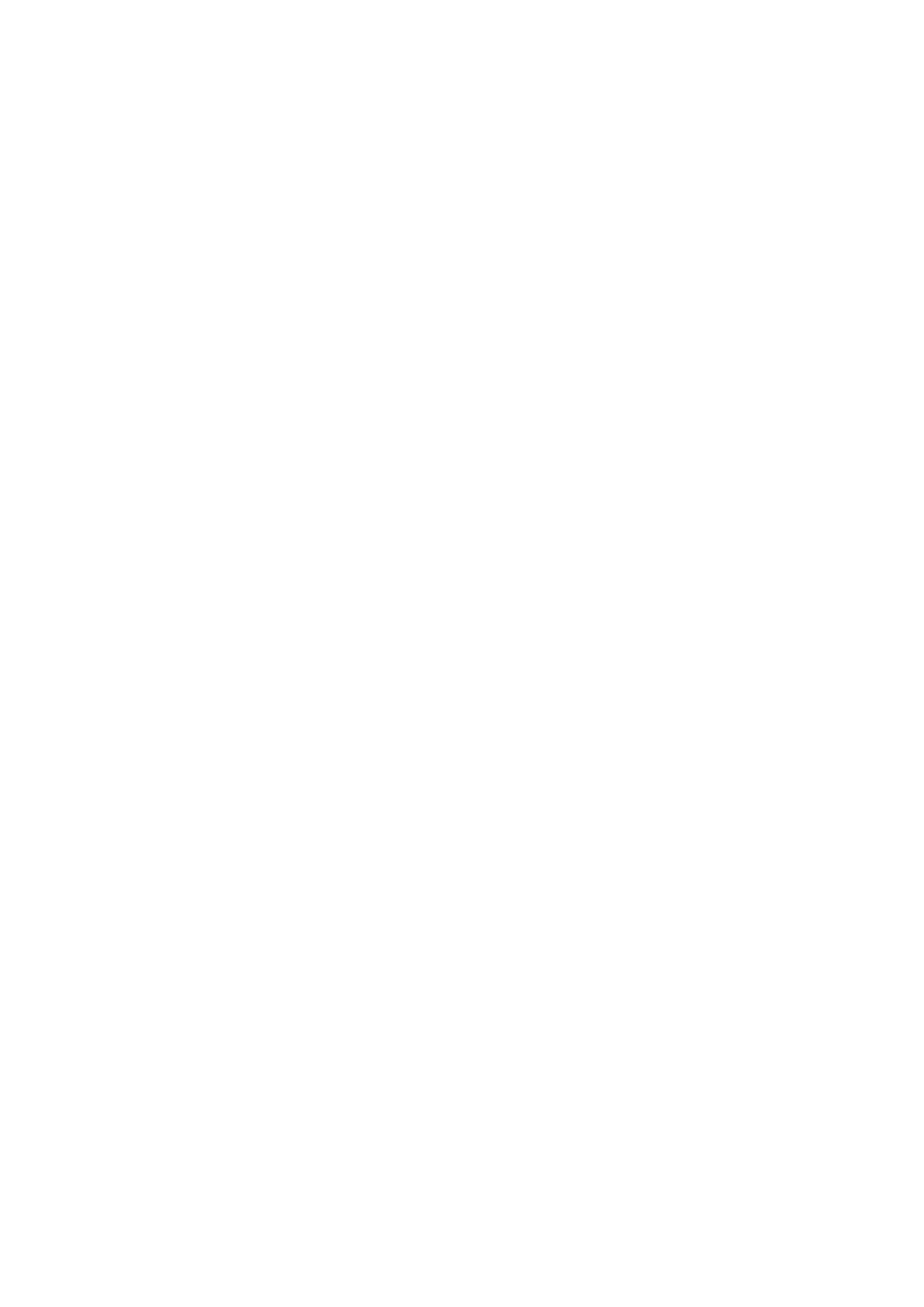

# **POLICY: MANAGEMENT OF UNREASONABLE BEHAVIOUR AND UNREASONABLY PERSISTENT APPLICANTS/RESIDENTS**

All reference to 'we', 'our' or 'us' in this Policy should be read as meaning Sandbourne Housing Association.

## **1. Purpose and aim of Policy**

- 1.1 A small proportion of applicants/residents (referred to as 'individuals') who access our services display unreasonable behaviour or are unreasonably persistent with their enquiries or complaints. The difficulty in dealing with such individuals places a strain on time and resources and can cause undue stress to our staff who may need support in difficult situations.
- 1.2 Staff should be able to respond with patience and empathy to the needs of all individuals, but there may be times when nothing further can reasonably be done to assist them or to rectify a real or perceived problem.
- 1.3 When dealing with unreasonably persistent individuals, staff must ensure that our complaints procedure has been correctly implemented and that no element of a complaint is overlooked or inadequately addressed. It should be borne in mind that the issues raised may contain some genuine substance.
- 1.4 Where an individual is taking up large amounts of staff time, it may be necessary to restrict their demands in using the complaints procedure without impeding their ability to raise an issue or our ability to achieve a resolution.
- 1.5 Straight-forward enquiries/complaints can be resolved quickly but poor handling at an early stage may encourage some complaints to persist. Early recognition of this type of behaviour is crucial so that the appropriate action may be taken to contain the extent of the disruption.

## **2. Characteristics of unreasonable behaviour**

- 2.1 The following list is not exhaustive and is intended to help staff and individuals recognise this type of behaviour.
- 2.1.1 Where an individual persists in pursuing a complaint when any stage of the complaints procedure has been exhausted and chooses not to go to the next stage or refer the complaint to the Ombudsman.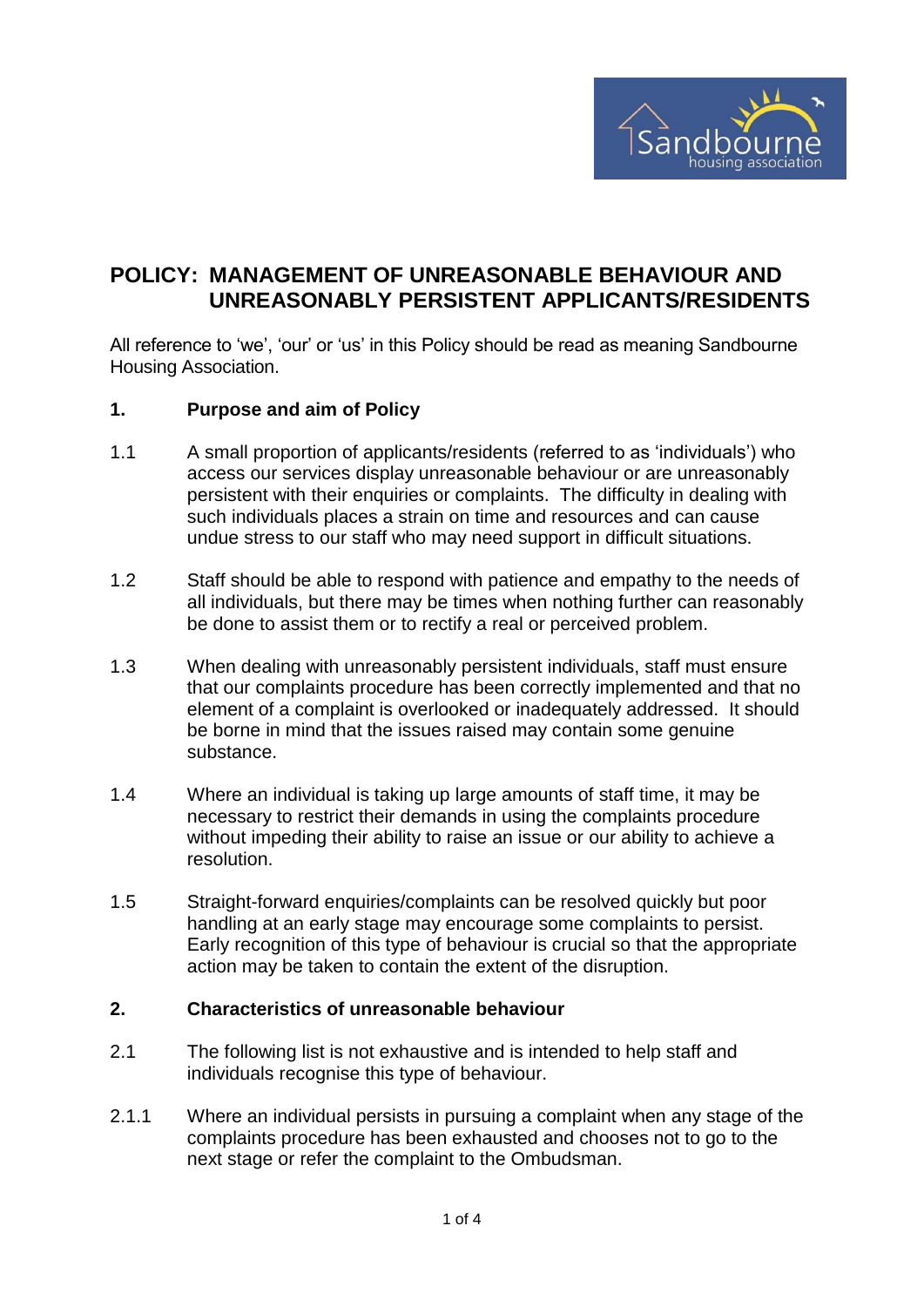- 2.1.2 Where the substance of a complaint is being continually changed and new issues are raised by an individual in order to prolong contact.
- 2.1.3 Where an individual raises the same issue with us and/or other organisations or individuals and does this with a number of separate issues at the same time, ie "the scattergun" approach.
- 2.1.4 Where an individual repeatedly contacts us within a short space of time requesting immediate action for matters which do not require it.
- 2.1.5 Where an individual does not clearly identify the issues which they wish to be investigated, despite help from us to do so.
- 2.1.6 Where an individual focuses on a matter to an extent which, in our opinion, is out of proportion to its significance.
- 2.1.7 Where an individual makes further allegations constituting minor variations on the original complaint after the complaint has been dealt with.
- 2.1.8 Where complaints are not supported by any evidence.
- 2.1.9 Where an individual has threatened or used physical violence towards our staff, contractors or agents or has harassed or been verbally aggressive on more than one occasion.
- 2.1.10 Where an individual has had an excessive number of contacts with us regarding their enquiry/complaint, ie multiple contacts per day/week, which have had a negative effect on our ability to deal with the enquiry/complaint.
- 2.1.11 Where an individual makes unnecessarily excessive demands or expectations on us and fails to accept that these may be unreasonable.
- 2.1.12 Where an individual is known to have recorded meetings or conversations without the prior knowledge or consent of the other parties involved.
- 2.1.13 Where enquiries/complaints are aimed at disrupting our work, or harassing individuals.
- 2.1.14 Where an individual refuses to accept that issues are not within the remit of our Complaints Policy.
- 2.1.15 Where an individual writes emails or uses social media in a threatening or abusive or uses inappropriate language.

## **3. Dealing with unreasonable behaviour and unreasonably persistent residents**

3.1 Where a member of staff believes that an individual is exhibiting some of the characteristics set out above and is making it difficult for us to deal effectively with his/her enquiries or complaints, the member of staff should bring the matter to the attention of the Chief Executive, unless this is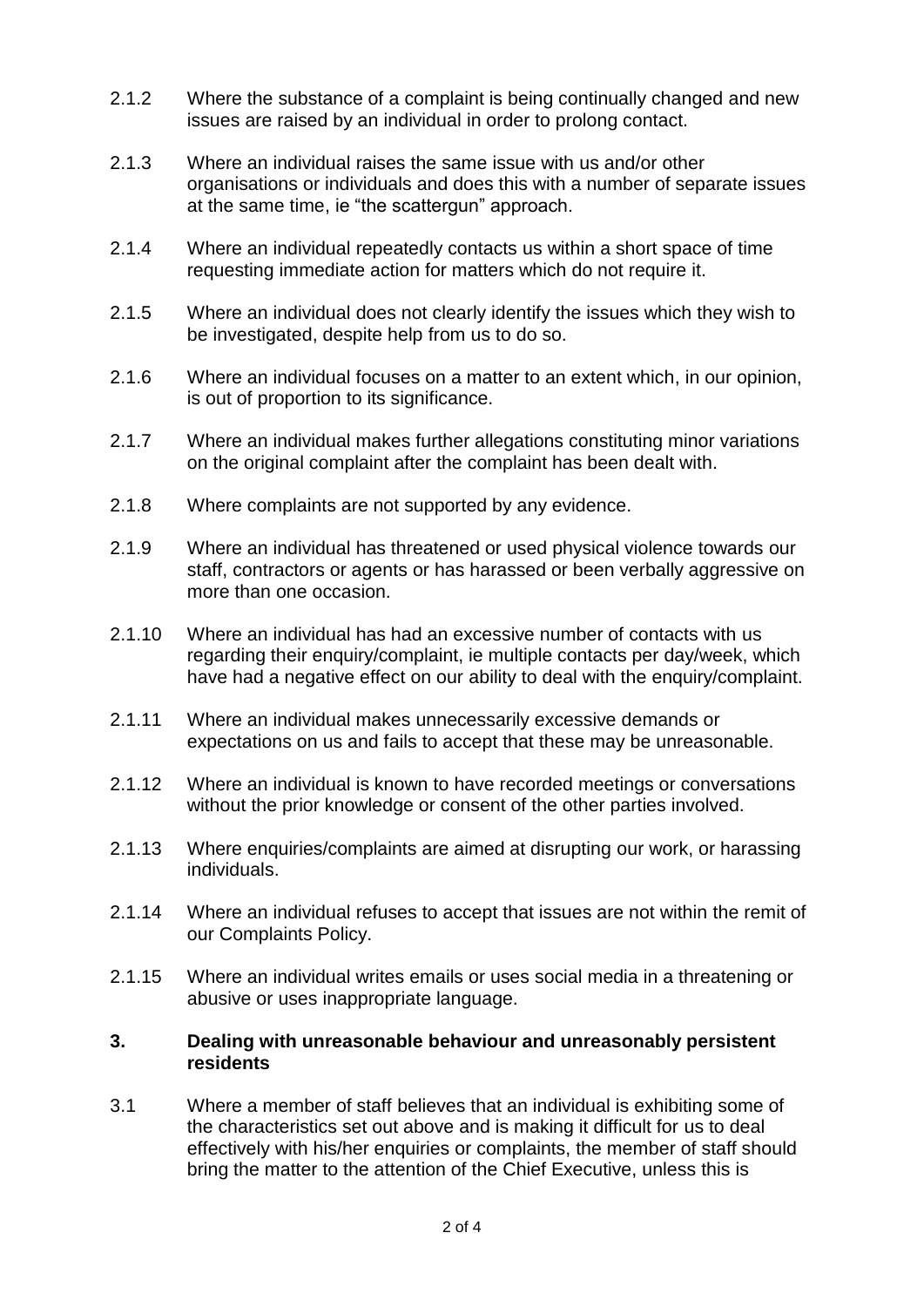directed at the Chief Executive in which case they should bring the matter to the attention of the Chair of the Board.

- 3.2 The Chief Executive or Chair will normally attempt to arrange a meeting with the complainant and/or a representative of their choice will usually be invited to attend. Other members of staff and/or individuals may be invited to attend, at the Chief Executive's or Chair's discretion, if they have had contact with the complainant. The absence of a meeting will not preclude action being taken.
- 3.3 The meeting will consider the nature of the enquiries and/or complaints and behaviour of the complainant. The most appropriate course of action from the options set out in Appendix 'A' attached will normally be considered. *(This list is not meant to be exhaustive and can be amended as appropriate).*
- 3.4 The meeting shall draw up a plan to manage future communication with the complainant. This may include only dealing through an advocate for matters we don't consider to be urgent.
- 3.5 The Chief Executive shall normally write to the complainant to advise of the outcome of the meeting. The complainant will be informed of any changes to arrangements on how they may access the service in future. He/she will also be advised on how long these arrangements will apply for and will be provided with a copy of this document.
- 3.6 The complainant will be given the opportunity to make written representations to the Board if he/she is unhappy with the arrangements that have been made. A Review Panel will be set up by the Chairman of the Board to consider the complaint's response. The complainant will be formally notified in writing of the outcome of this review.
- 3.7 The Chief Executive shall carry out a review every six months (or sooner if deemed appropriate) on each individual case where complainants have been managed through this procedure. A decision will be made either to expand, amend or shut down avenues of contact.
- 3.8 Where the Chief Executive believes that the special arrangements agreed should be changed, a final decision will be taken in conjunction with those involved in managing the case. Staff may ask for this to be reviewed at any time although care should be taken to avoid frequent changes which may confuse staff and the individual concerned.
- 3.9 Notes of all reviews will be kept and the complainant will be advised of the outcome in writing.
- 3.10 All staff involved must be efficient in meeting our service standards for complaints and correspondence to avoid adding to the stock of grievances.
- 3.11 If the complainant has special needs, the use of an advocate or representative of their choice will be considered if it is believed that this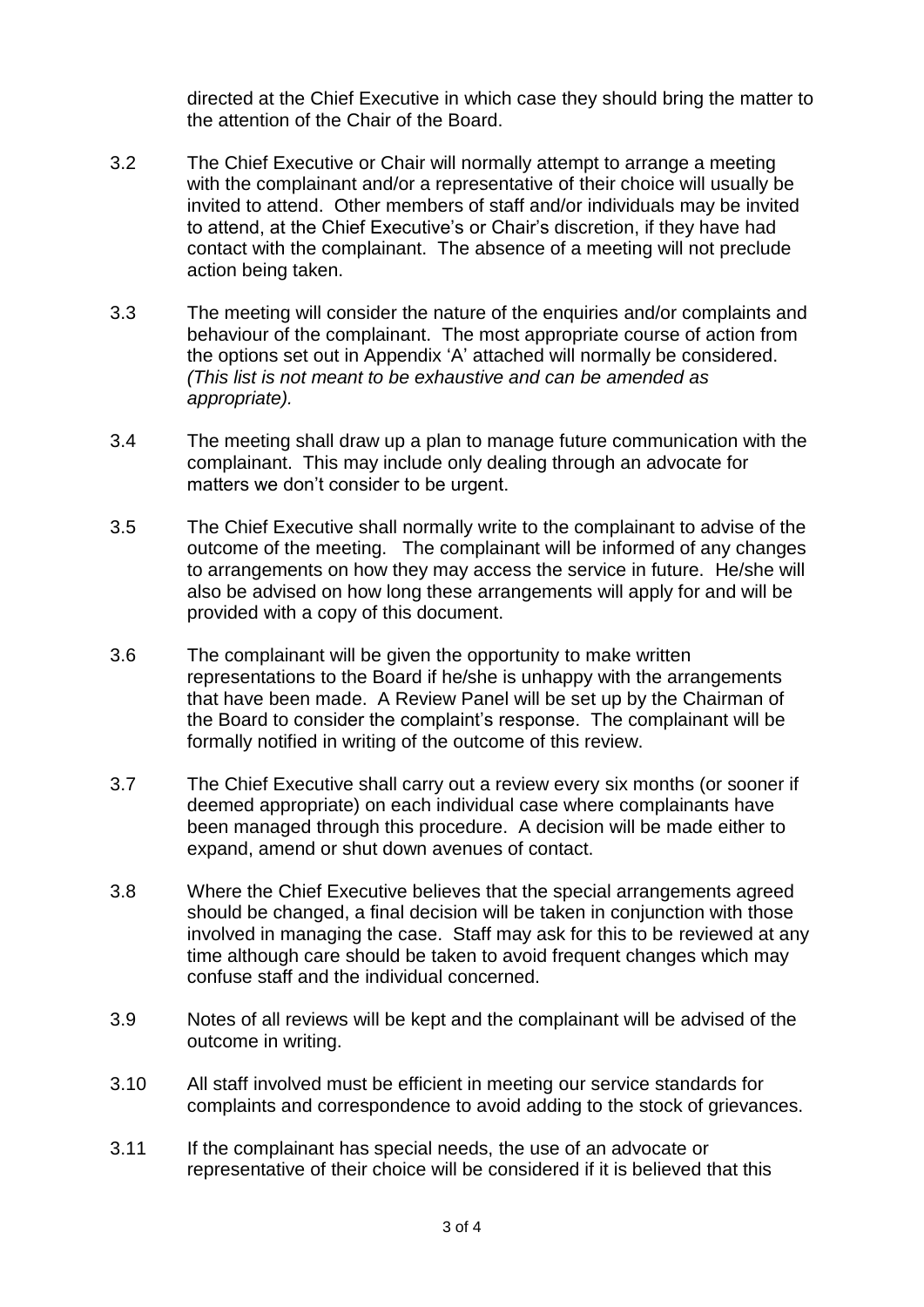might be helpful to both parties. Other complainants would also be given this consideration.

3.12 We may publish information to assist with the implementation of this Policy, eg leaflet on 'Acting Reasonably'.

# **4. Monitoring and review**

- 4.1 The Chief Executive will monitor the situation normally every six months (or sooner if deemed appropriate) in order to ascertain how successful our response has been. It will then be possible to identify strategies that are not working, or which have unforeseen consequences, and modify or replace them.
- 4.2 Active monitoring will ensure that systems are working without waiting until something goes wrong.

# **5. Equality impact assessment/Protected characteristics (as at 8 January 2019 or later amendments/additions**

5.1 Neutral.

## **6. Consultation arrangements**

6.1 We will consult all residents on this Policy and their views will be taken into account by the Board before adopting it. Our staff will also be consulted on this Policy and any reasonable suggestions will be taken into account before the Policy is approved by the Board.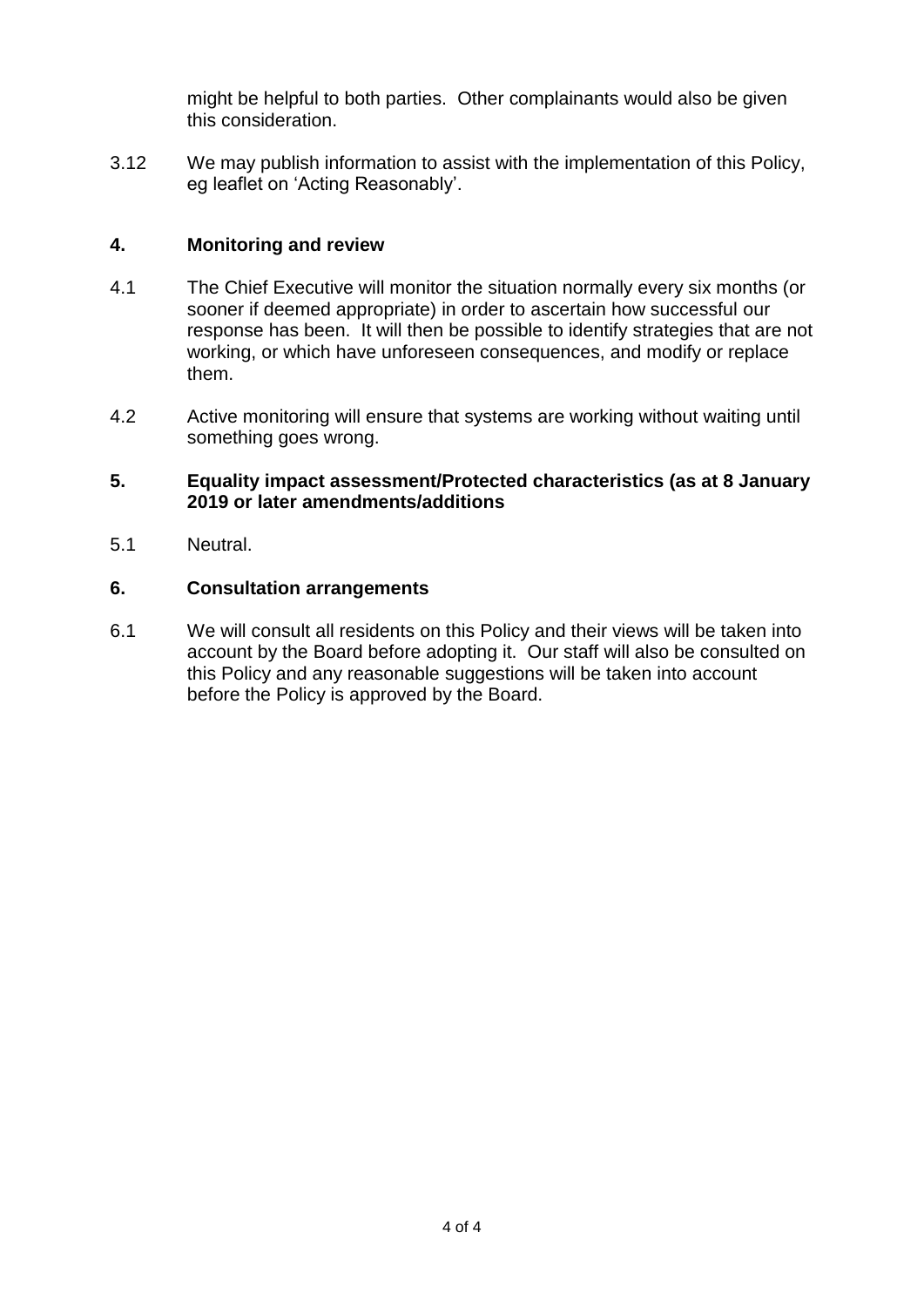## **MANAGEMENT OF UNREASONABLE BEHAVIOUR AND UNREASONABLY PERSISTENT RESIDENTS**

# **1. Unreasonable expectations**

1.1 Remind complainant of our service standards, as set out below, for answering correspondence and emails and returning telephone calls.

#### **2. Excessive contact**

- 2.1 Where a resident makes comments on the service without actually raising a complaint, it may be appropriate to write back thanking the resident for their comments on the service. We appreciate it when residents take time to provide feedback and, wherever possible, we will use this feedback to inform service reviews.
- 2.2 Decline contact with the resident either in person, by phone, by letter, by email or any combination, provided that a minimum of one form of access to our services is maintained.
- 2.3 Place time limits on telephone conversations and personal contacts and advise the resident accordingly.
- 2.4 Restrict the number of telephone calls that will be taken.
- 2.5 Name the member of staff as the nominated person with whom the resident should liaise. Set firm boundaries around contact and availability for that person and explain when they will and will not be available.
- 2.6 Where phone access is withdrawn, a script should be agreed for staff answering calls from the resident concerned.
- 2.7 Remind resident of our service standards, (to acknowledge complaint within five working days and provide a full response within ten working days) for answering correspondence and emails.

## **3. Unacceptable behaviour/language**

- 3.1 Where call recording facilities exist, advise the resident that the call is being recorded.
- 3.2 Contact the resident in writing, setting out examples of their behaviour and explaining why it is not acceptable.
- 3.3 The letter could also set out a code of behaviour/contact arrangements for the parties involved.